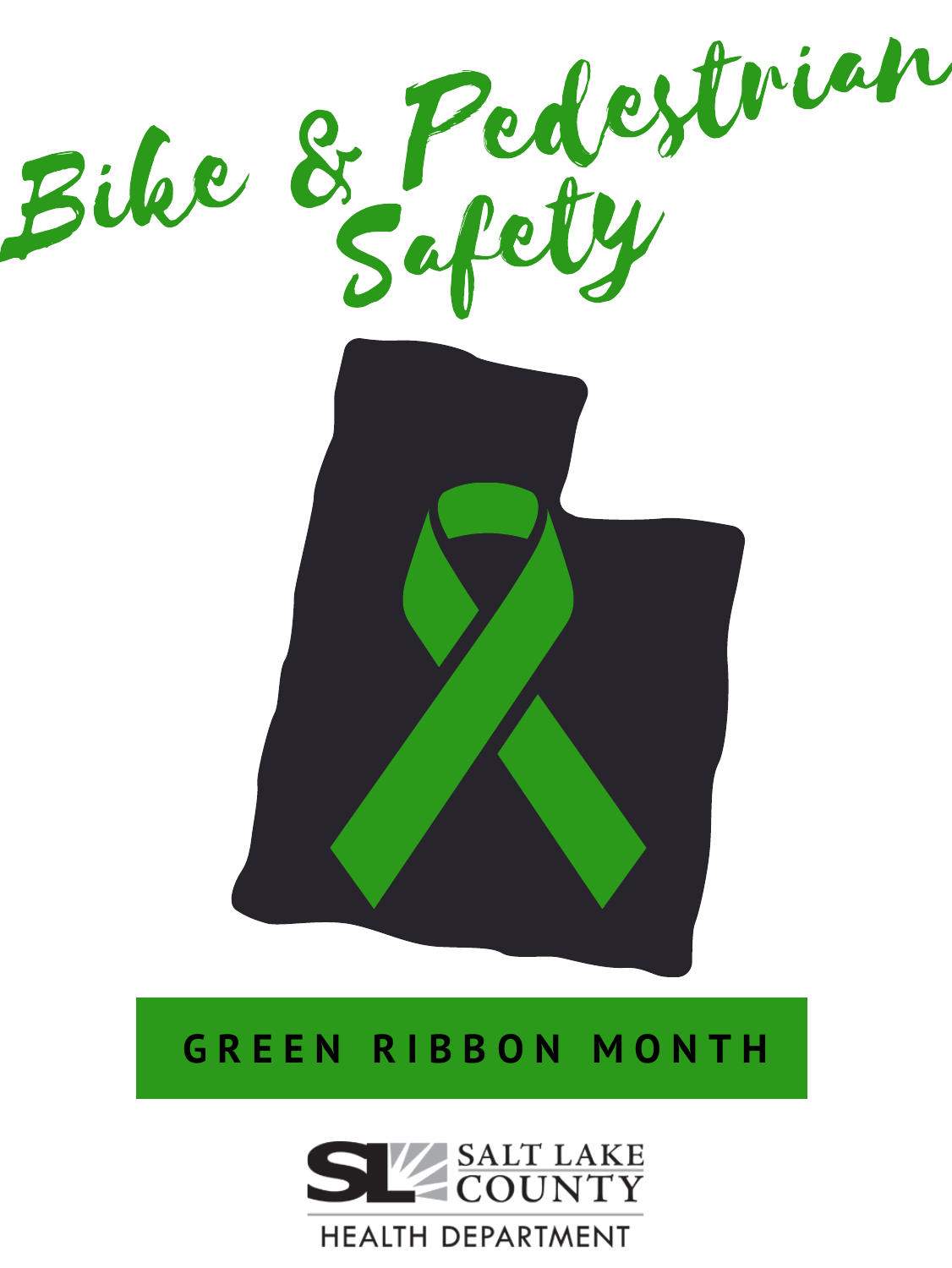In Utah, 30 pedestrians are hit and killed by a car each year. Another 785 pedestrians are hospitalized or treated in an emergency department after being in a crash with a motor vehicle.

# September is **G R E E N R I B B O N M O N T H**

Green Ribbon Month will help your school to create and implement safe routes to and from school, teach key traffic safety rules, and inform parents on how to help keep all children in the community safe.



The Green Ribbon Month is an annual Utah program that focuses on the prevention of injuries from pedestrian, bicyclist, and motor vehicle crashes.

An average of 372 bicyclists are injured in crashes with motor vehicles and 5 are killed. Children ages 0 to 14 made up approximately 18% of all bicyclists in crashes.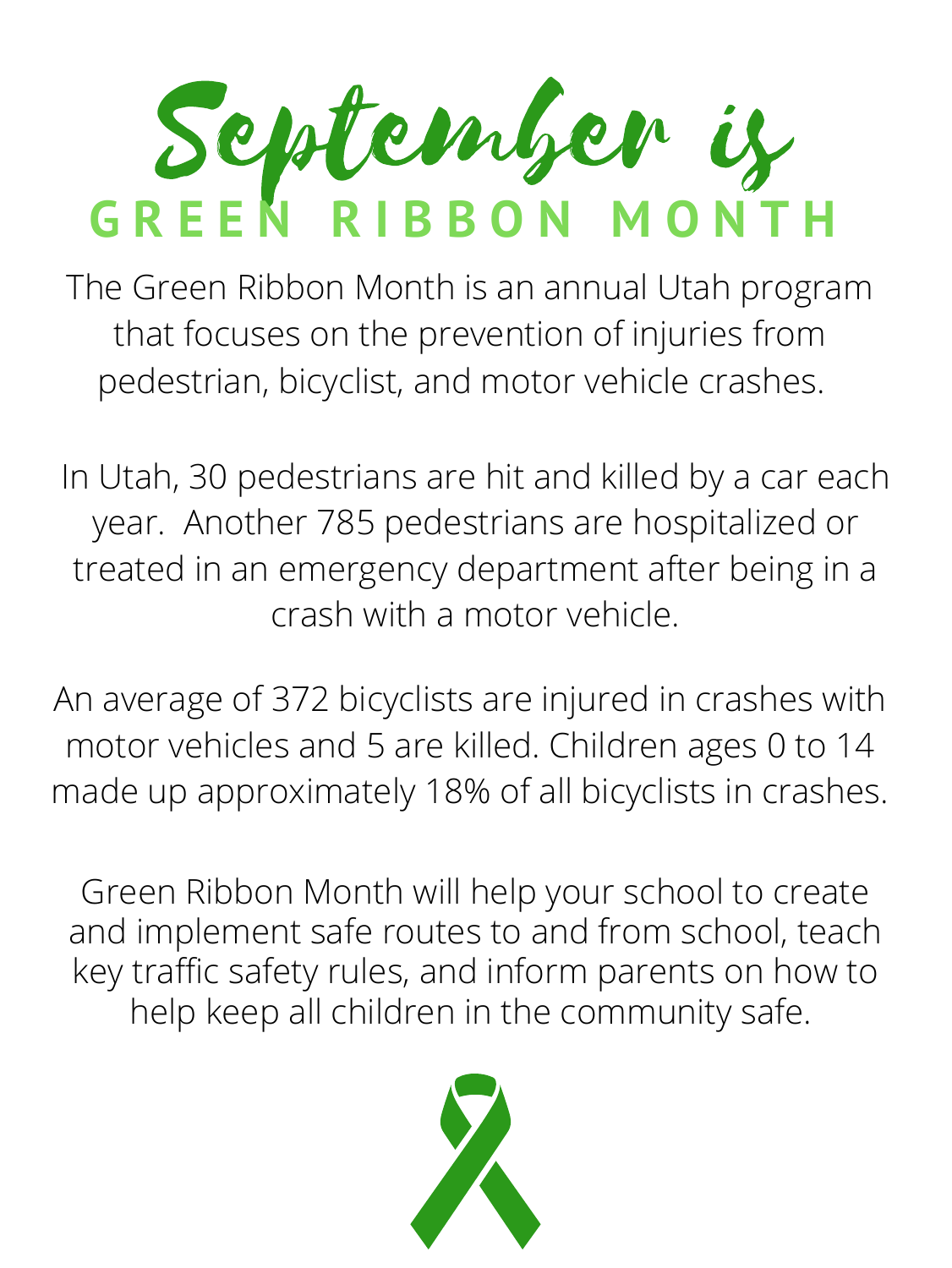





HAVE PARENTS SIGN A GREEN RIBBON PARENT PLEDGE!

HANG SAFETY TIP POSTERS AROUND YOUR SCHOOL!



GET YOUR SCHOOL READY FOR WALK TO SCHOOL DAY **I N O C T O B E R !**

HAVE STUDENTS DESIGN A BANNER FEATURING BIKE AND PEDESTRIAN SAFETY - HANG IT FOR THE REST OF THE **S C H O O L Y E A R !**



DO A DRAWING COMPETITION FOR EACH GRADE FOR WHY SAFETY ON THE ROADS IS IMPORTANT TO THEM!



RECOGNIZE YOUR CROSSING GUARDS FOR ALL THEY DO **T O K E E P Y O U R S T U D E N T S S A F E !**

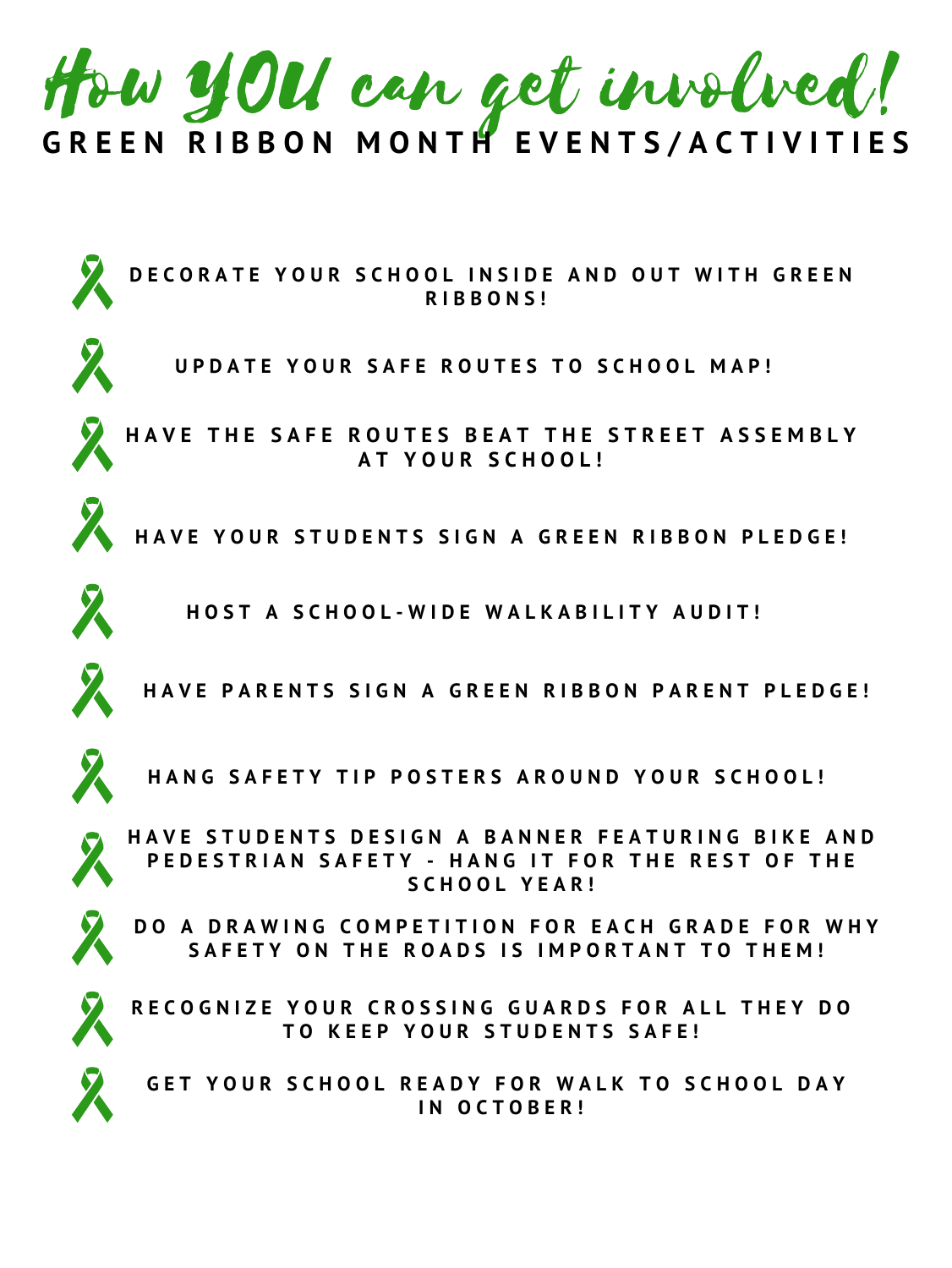Green Ribbon Month Student Pledge

**I D L E D G E** —1 **O W A L K , N O** —1 **R U N , A C R O** <u>ທ</u> <u>ທ</u> —1 **H E** <u>ທ</u> —1 **R E E** —1 **&** —1 **O L O O K F O R C A R** <u>ທ</u> **W H I L E C R O** <u>ທ</u> <u>ທ</u> **I N G .**

I PLE WALK IN A SINGLE FILE FALING IRAFIC.<br>I PLEDGE TO LOOK BOTH WAYS (LEFT-RIGHT-LEFT<br>I PLEDGE TO LOOK BOTH WAYS (LEFT-RIGHT-LEFT PLEDGE **W H E N C R O** <u>ທ</u> <u>ທ</u> **I N G** —1 **H E** <u>ທ</u> —1 **R E E T . )**

**I P L E D G E** —1 **O W A L K O N ທ I D E W A L K S . I F** —1 **H E R E I ທ N O S I D E W A L K , I W I L L W A L K I N A ທ I N G L E F I L E F A C I N G** —1 **R A F F I C**

Green Ribbon Month Student Pledge

**I P L E D G E**  $\rightarrow$ **O C R O** <u>ທ</u> <u>ທ</u> **A**  $\overline{\phantom{a}}$ **A C R O** <u>ທ</u> <u>ທ</u> **W A L K , O R A**  $\mathbf{\mathbf{\mathbf{H}}}$ **A C O R N E R I F A C R O** <u>ທ</u> <u>ທ</u> **W A L K I** <u>ທ</u> **N O** —1 **A V A I L A B L E .**

**I P L E D G E** —1 **O N O** —1 **P L A Y I N O R N E A R** <u>ທ</u> —1 **R E E** —1 <u>ທ</u> **.** <u>ທ</u> —1 **R E E** —1  $\mathbf{S}$ **A R E F O R C A R** <u>ທ</u> **, N O NOT K I D** <u>ທ</u> **.**

I PLE WALN A SINGLE FILE FACING IRAFIC.<br>I PLEDGE TO LOOK BOTH WAYS (LEFT-RIGHT-LEFT<br>I PLEDGE TO LOOK BOTH WAYS (LEFT-RIGHT-LEFT PLEDGE **W H E N C** BOTH WAYS **R O** <u>ທ</u> <u>ທ</u> **I N G** —1 **H E** <u>ທ</u> —1 **R E E T . )**

**I**

**P L E D G E**  $\overline{\phantom{a}}$ **O B E** <u>ທ</u> **E E N A**  $\overline{\phantom{a}}$ **N I G H**  $\overline{\phantom{a}}$ **B Y W E A R I N G R E F L E C** —1 **I V E G E A R O R C L O**  $\overline{\phantom{a}}$ **H I N G**

**I P L E D G E** —1 **O N O** —1 **P L A Y I N O R N E A R** <u>ທ</u> —1 **R E E** —1 <u>ທ</u> **.** <u>ທ</u> —1 **R E E** —1 <u>ທ</u> **A R E F O R C A R** <u>ທ</u> **, N O** —1 **K I D** <u>ທ</u>

**.**

**I P L E D G E** —1 **O W A L K W I** —1 **H A W A L K I N G B U D D Y . \_ \_ \_ \_ \_ \_ \_ \_ \_ \_ \_ \_ \_ \_ \_ \_ \_ \_ \_ \_**

Z **z**  $>$  **B**  $\frac{1}{2}$  **B**  $\frac{1}{2}$  **E**  $\frac{1}{2}$  **E**  $\frac{1}{2}$  **E**  $\frac{1}{2}$  **E**  $\frac{1}{2}$  **E**  $\frac{1}{2}$  **E**  $\frac{1}{2}$  **E**  $\frac{1}{2}$  **E**  $\frac{1}{2}$  **E**  $\frac{1}{2}$  **E**  $\frac{1}{2}$  **E**  $\frac{1}{2}$  $\blacktriangleright$ **Z**  $\blacksquare$ 

**\_**

**\_**

**I D L E D G E** —1 **O W A L K , N O** —1 **R U N , A C R O** <u>ທ</u> <u>ທ</u> —1 **H E** <u>ທ</u> —1 **R E E** —1 **&** —1 **O L O O K F O R C A R** <u>ທ</u> **W H I L E C R O** <u>ທ</u> <u>ທ</u> **I N G .**

**I P L E D G E** —1 **O W A L K O N ທ I D E W A L K S . I F** —1 **H E R E I ທ N O ທ I D E W A L K I W I L L W A L K I N A ທ I N G L E F I L E F A C I N G** —1 **R A F F I C**

**I P L E D G E**  $\overline{\phantom{a}}$ **O C R O** <u>ທ</u> <u>ທ</u> **A**  $\overline{\phantom{a}}$ **A C R O** <u>ທ</u> <u>ທ</u> **W A L K , O R A** —1 **A C O R N E R I F A C R O** <u>ທ</u> <u>ທ</u> **W A L K I** <u>ທ</u> **N O** —1 **A V A I L A B L E .**

**.**

**I**

**P L E D G E**  $\overline{\phantom{0}}$ **O B E** <u>ທ</u> **E E N A**  $\overline{\phantom{a}}$ **N I G H**  $\overline{\phantom{a}}$ **B Y W E A R I N G R E F L E C** —1 **I V E**

**G E A R O R C L O**  $\mathbf{\mathbf{\mathbf{H}}}$ **H I N G .**

**I P L E D G E** —1 **O W A L K W I** —1 **H A W A L K I N G B U D D Y . \_ \_ \_ \_ \_ \_ \_ \_ \_ \_ \_ \_ \_ \_ \_ \_ \_ \_ \_ \_**

Z **z**  $>$  **B**  $\frac{1}{2}$  **B**  $\frac{1}{2}$  **E**  $\frac{1}{2}$  **E**  $\frac{1}{2}$  **E**  $\frac{1}{2}$  **E**  $\frac{1}{2}$  **E**  $\frac{1}{2}$  **E**  $\frac{1}{2}$  **E**  $\frac{1}{2}$  **E**  $\frac{1}{2}$  **E**  $\frac{1}{2}$  **E**  $\frac{1}{2}$  **E**  $\frac{1}{2}$  $\blacktriangleright$ **Z**  $\blacksquare$ 

**\_**

 $\overline{\mathbf{C}}$ 

 $\blacktriangleright$ 

**\_**

 $\overline{\phantom{0}}$ 

 $\overline{\mathbf{C}}$  $\blacktriangleright$  $\overline{\phantom{0}}$  $\blacksquare$ 

 $\blacksquare$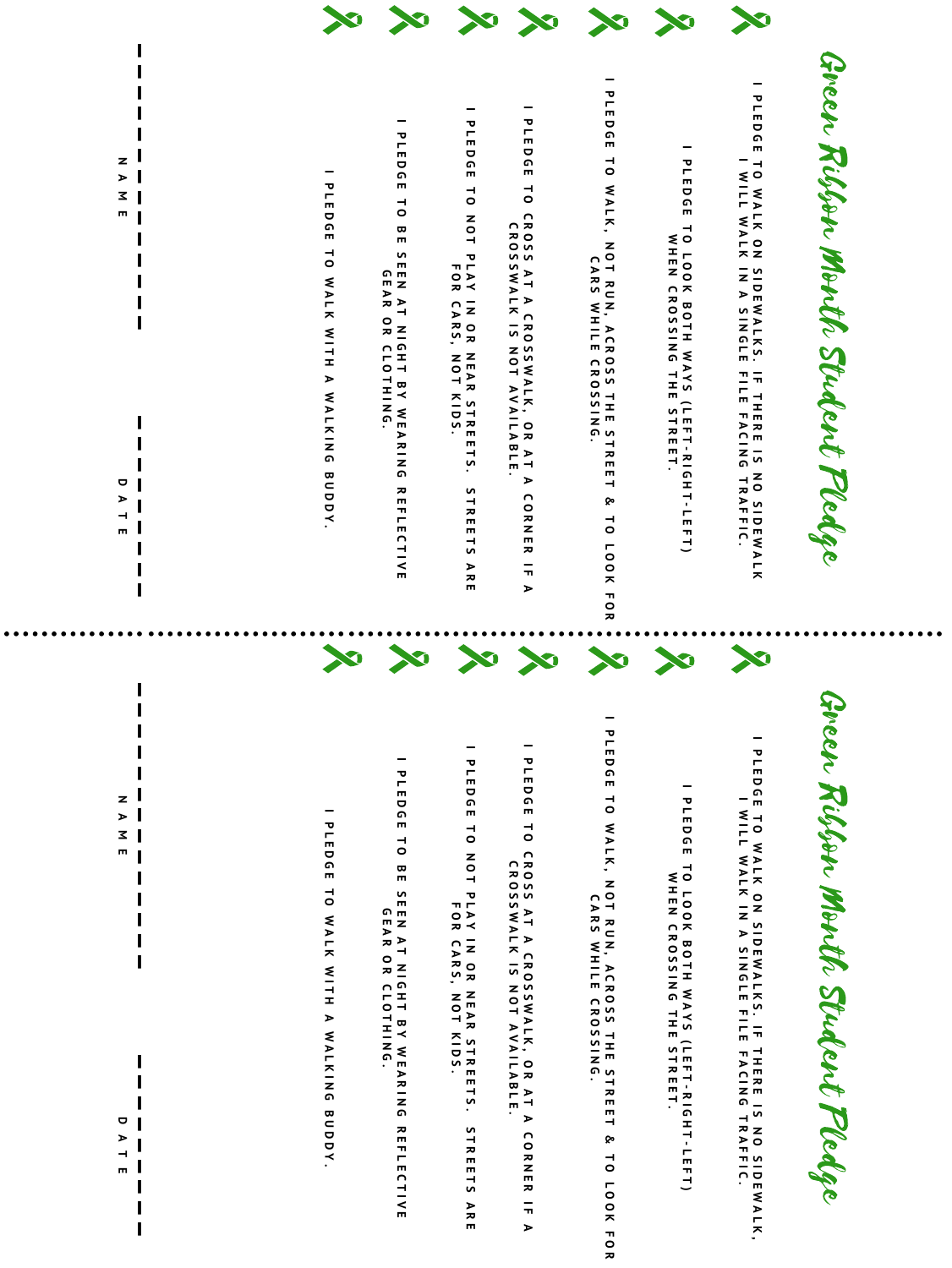Green Ribbon Month Parent Pledge



I PLEDGE TO DRIVE 5 MPH SLOWER THAN THE POSTED SPEED LIMIT IN SCHOOL ZONES AND RESIDENTIAL AREAS TO PROTECT THE LIVES OF CHILDREN IN MY COMMUNITY.



PLEDGE TO STOP FOR PEDESTRIANS AT CROSSWALKS AND INTERSECTIONS.



I PLEDGE TO EDUCATE MY CHILDREN ON PEDESTRIAN SAFETY.



I PLEDGE TO GET INVOLVED IN MY COMMUNITY TO MAKE STREETS SAFER FOR CHILDREN.



Green Ribbon Month Parent Pledge





I PLEDGE TO EDUCATE MY CHILDREN ON PEDESTRIAN SAFETY.



**\_ \_ \_ \_ \_ \_ \_ \_ \_ \_ \_ \_ \_ \_ \_ \_ \_ \_ \_ \_ \_ \_ \_**



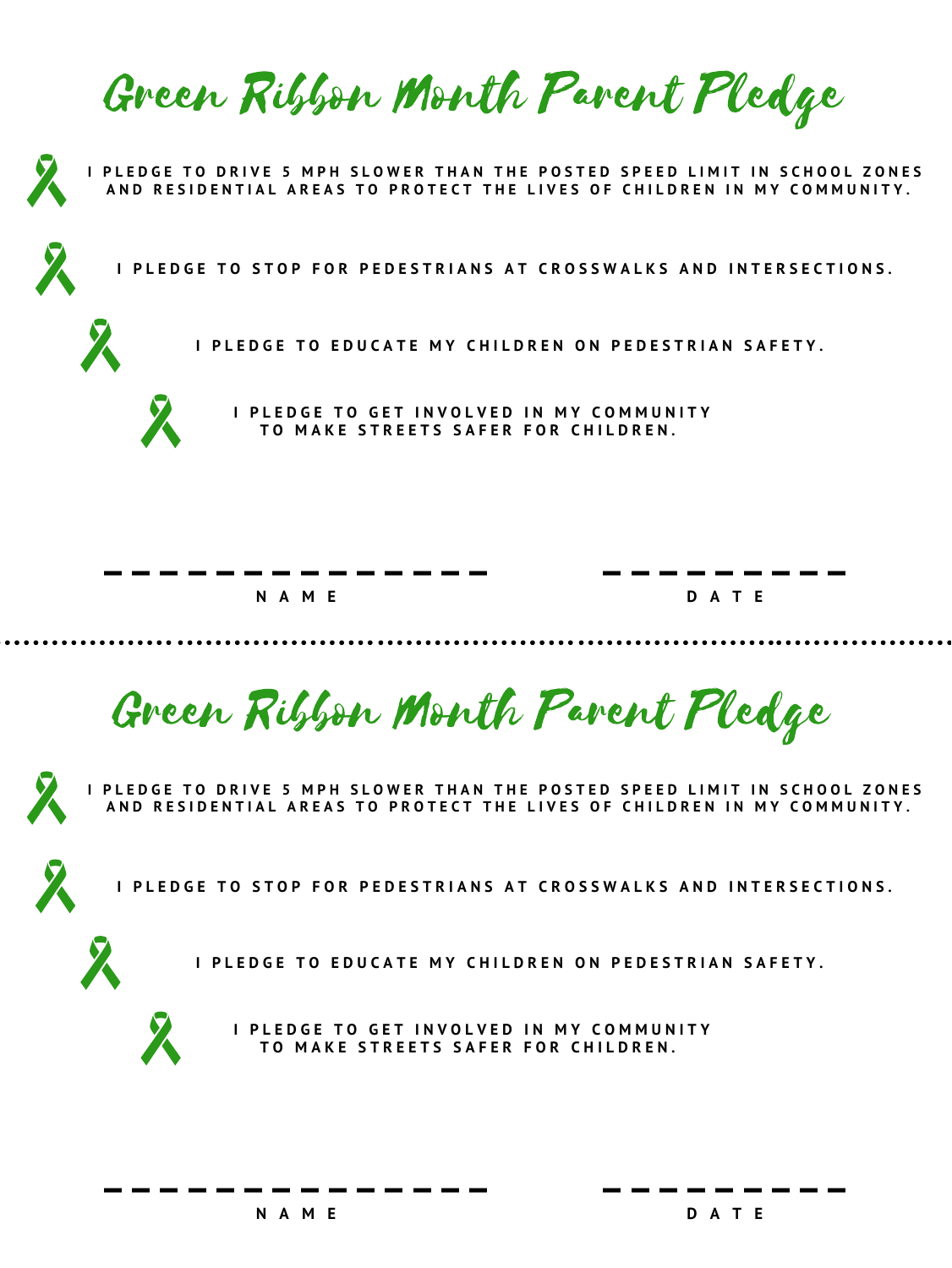**\_ \_ \_ \_ \_ \_ \_ \_ \_ \_ \_ \_ \_ \_ \_ \_ \_ \_ \_ \_ \_ \_ \_**

**N A M E G R A D E**

## Green Ribbon Month Student Pledge I've Promised to Follow All Safety Rules!

**\_ \_ \_ \_ \_ \_ \_ \_ \_ \_ \_ \_ \_ \_ \_ \_ \_ \_ \_ \_ \_ \_ \_**

**N A M E G R A D E**

AFTER STUDENTS HAVE TAKEN THE PLEDGE TO FOLLOW ALL SAFETY RULES, HAVE THEM FILL OUT A STRIP WITH THEIR NAME AND GRADE. CUT EACH STRIP THEN ROLL AND ATTACH TO ANOTHER STRIP TO CREATE A CHAIN. HANG THE CHAIN IN PLACES AROUND THE SCHOOL AS A REMINDER OF THE PLEDGE THEY TOOK. USE THIS TEMPLATE TO COPY ENOUGH CHAIN LINKS FOR STUDENTS. COPY ONTO GREEN PAPER!

# Green Ribbon Month Student Pledge I've Promised to Follow All Safety Rules! \_\_\_\_\_\_\_\_\_\_\_\_

Green Ribbon Month Student Pledge I've Promised to Follow All Safety Rules! \_\_\_\_\_\_\_\_\_\_\_\_



Green Ribbon Month Student Pledge I've Promised to Follow All Safety Rules!

**\_ \_ \_ \_ \_ \_ \_ \_ \_ \_ \_ \_ \_ \_ \_ \_ \_ \_ \_ \_ \_ \_ \_**

**N A M E G R A D E**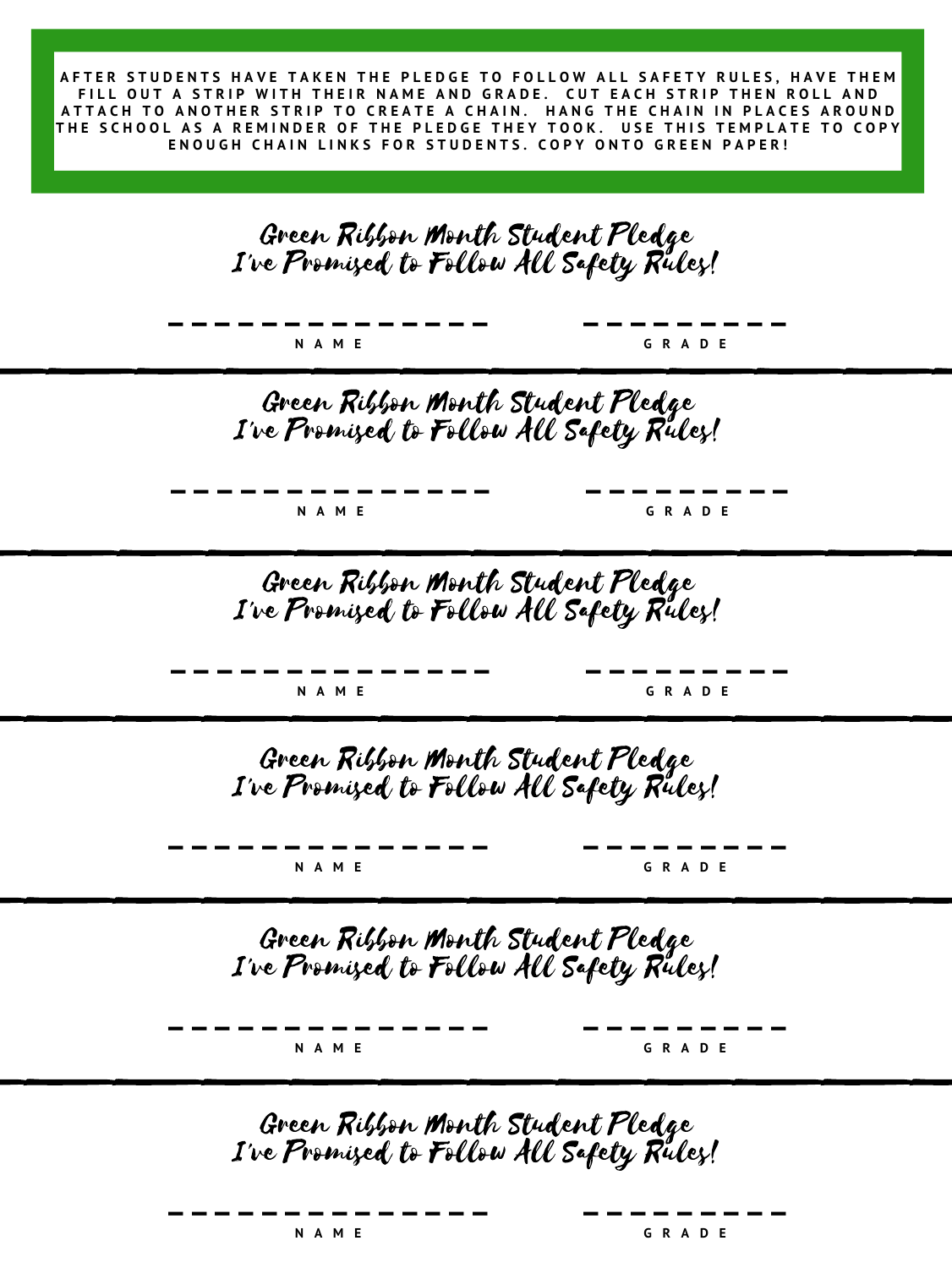Walkability Information



PUSH BUTTONS SHOULD BE ACCESSIBLE FROM FLAT L A N D I N G A P P R O X . **4 2 I N . H I G H .**

Key Measurements:

MIN. HEIGHT OF THE BOTTOM OF SIGNS ABOVE P E D E S T R I A N A C C E S S R O U T E : **8 0 I N .**

### M I N . S I D E W A L K W I D T H : **4 F T . ; 5 F T . P R E F E R R E D**

### M A X . C R O S S S L O P E O F W A L K I N G R O U T E : **2 %**

AVG. HUMAN WALKING SPEED: 3.5 FT./SEC FOR CROSSING

M I N . W I D T H O F S H A R E D U S E P A T H : **1 0 F T .**

F L A T L A N D I N G S S H O U L D B E **4 F T . B Y 4 F T .**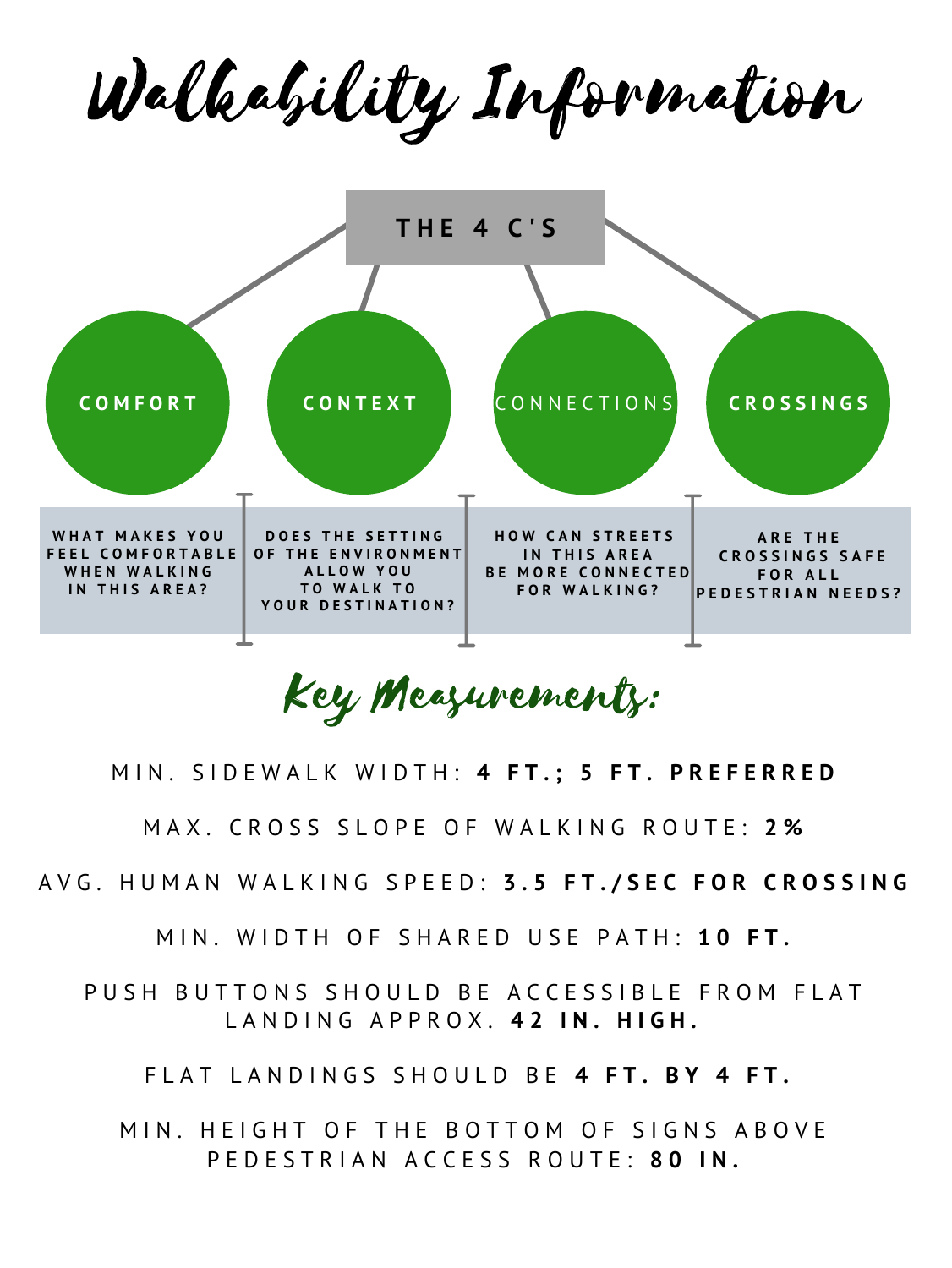

# **O N Y O U R W A L K . . .** • DID YOU HAVE A SIDEWALK/PATH FOR THE WHOLE TRIP? **Y E S N O**

• HOW MANY TIMES DID YOU HAVE TO WALK OFF THE SIDEWALKS/PATH, DUE TO SOMETHING IN YOUR WAY?

### • HOW MANY STREETS DID YOU CROSS?

- WHO/WHAT HELPED YOU CROSS THE BUSIEST STREET? **C R O S S I N G G U A R D S T O P S I G N C R O S S W A L K T R A F F I C L I G H T**
	- OTHER \_\_\_\_\_\_\_\_\_\_\_\_\_\_\_\_\_\_\_\_\_\_\_\_\_\_\_\_\_\_\_\_\_\_

### • WERE CARS OR BUSES DROPPING KIDS OFF IN YOUR WAY, MAKING IT DIFFICULT TO ENTER THE SCHOOL GROUNDS?

### **Y E S N O**

PUT AN "X" IN EACH ROW TO SHOW US HOW MANY DRIVERS:

NO DRIVERS SOME DRIVERS MANY DRIVERS



**W H A T E L S E D I D D R I V E R S D O ? \_ \_ \_ \_ \_ \_ \_ \_ \_ \_ \_ \_ \_ \_ \_ \_ \_ \_ \_ \_ \_ \_ \_ \_ \_ \_ \_ \_ \_ \_ \_ \_ \_ \_ \_ \_ \_ \_ \_ \_ \_ \_ \_**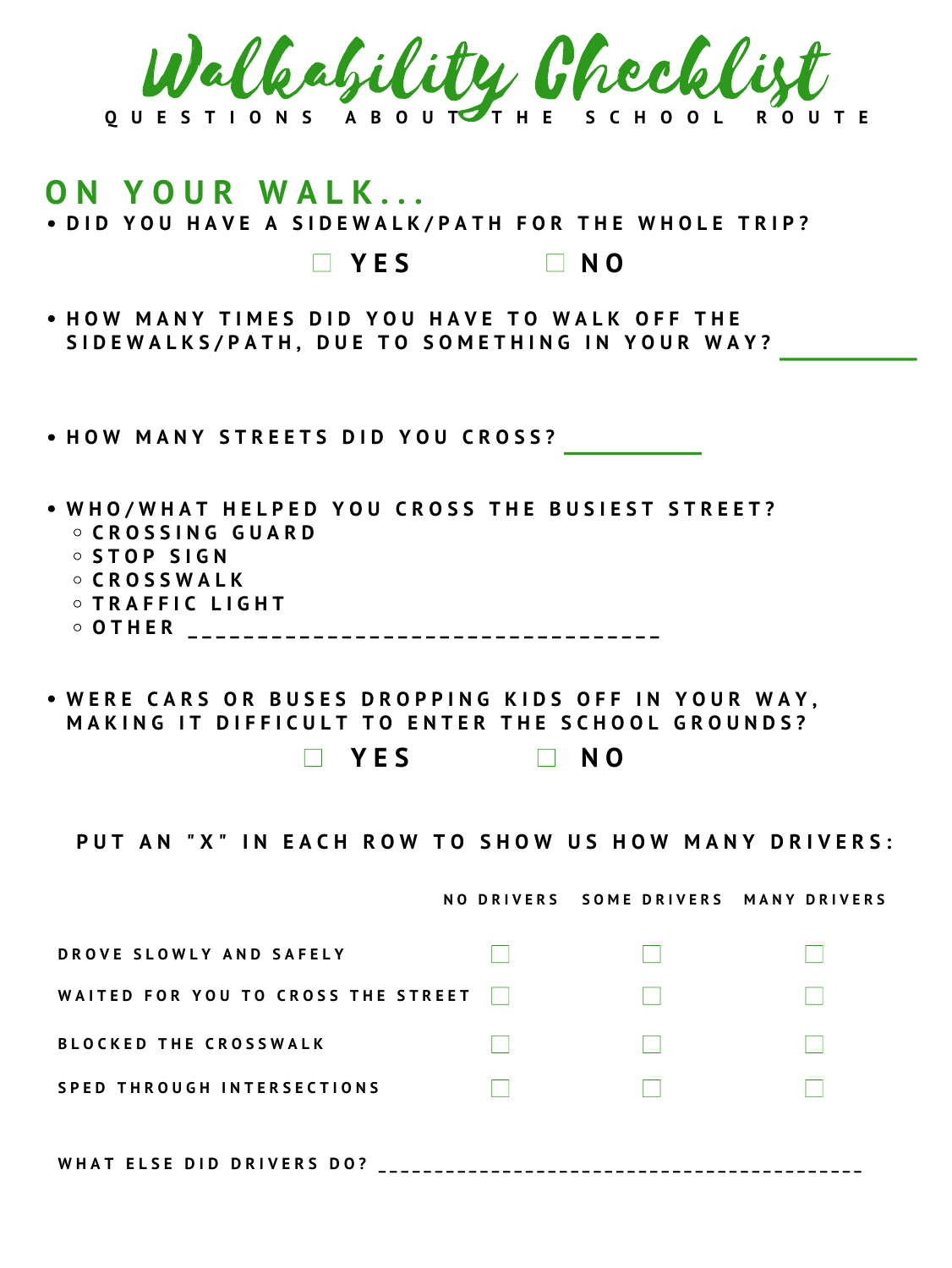Encourage Your Students to Walk or Bike to School For...





**C L E A N E R A I R**



# **S A F E R B E H A V I O R S**





# **S A V E D T I M E A N D M O N E Y**



# **HEALTH DEPARTMENT**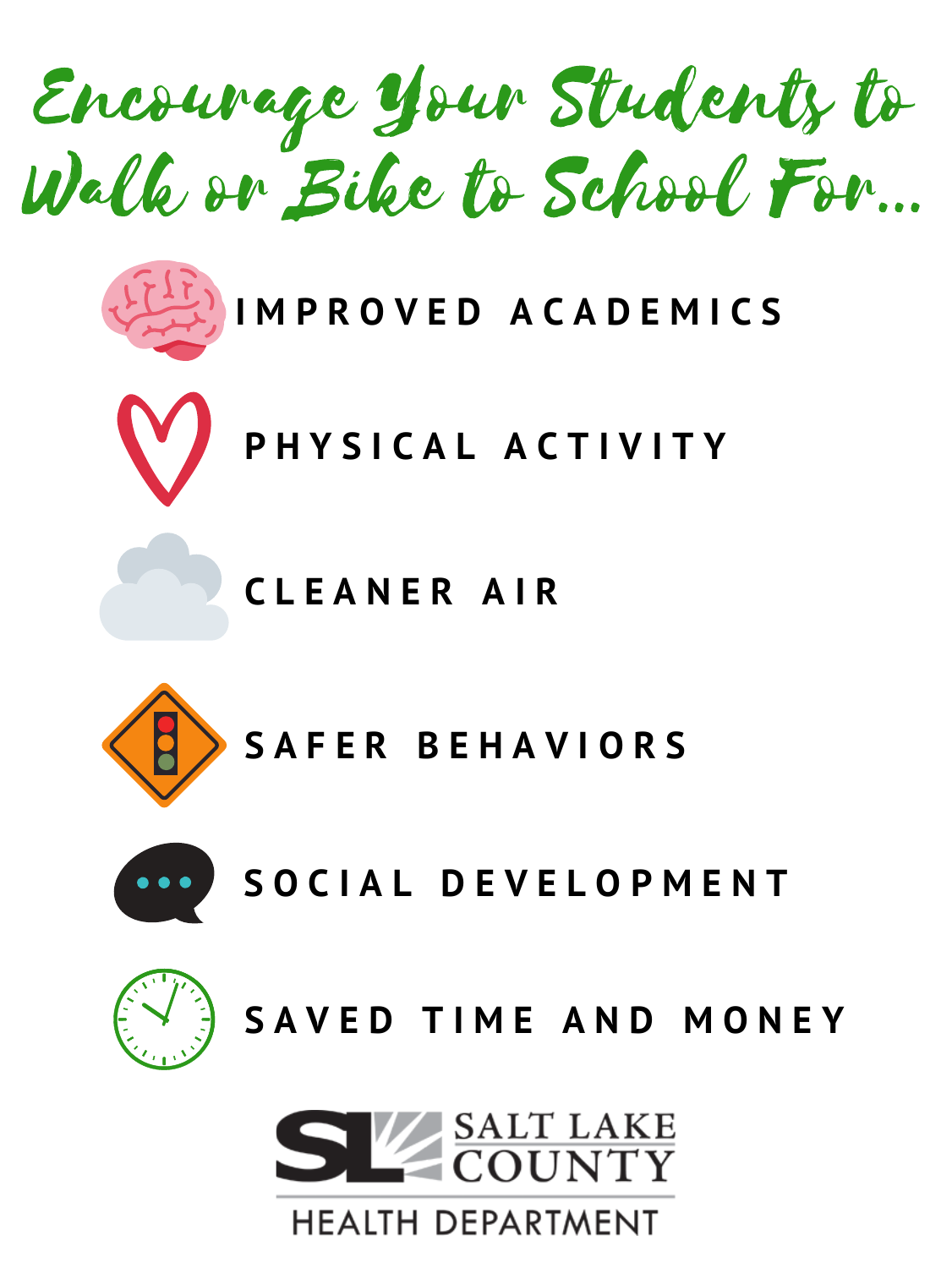

**6 STEPS TO MAKE SURE YOUR HELMET FITS PROPERLY**

1. MEASURE HEAD FOR APPROXIMATE SIZE.

2 POSITION THE HELMET TO SIT LEVEL ON YOUR HEAD--<br>2. WITH TWO FINGER-WIDTHS ABOVE THE EYEBROW. WITH TWO FINGER-WIDTHS ABOVE THE EYEBROW.

A ADJUST THE SIDE STRAPS TO FORM A "V" SHAPE UNDER<br> **A** AND SLIGHTLY IN FRONT OF THE EARS. AND SLIGHTLY IN FRONT OF THE EARS.

3. CENTER THE LEFT BUCKLE UNDER THE CHIN.

### 5. BUCKLE YOUR CHIN STRAP. ONLY ONE FINGER SHOULD FIT UNDER THE STRAP.

### 6. FINAL FITTING TO MAKE SURE YOU ARE READY TO RIDE SAFELY!

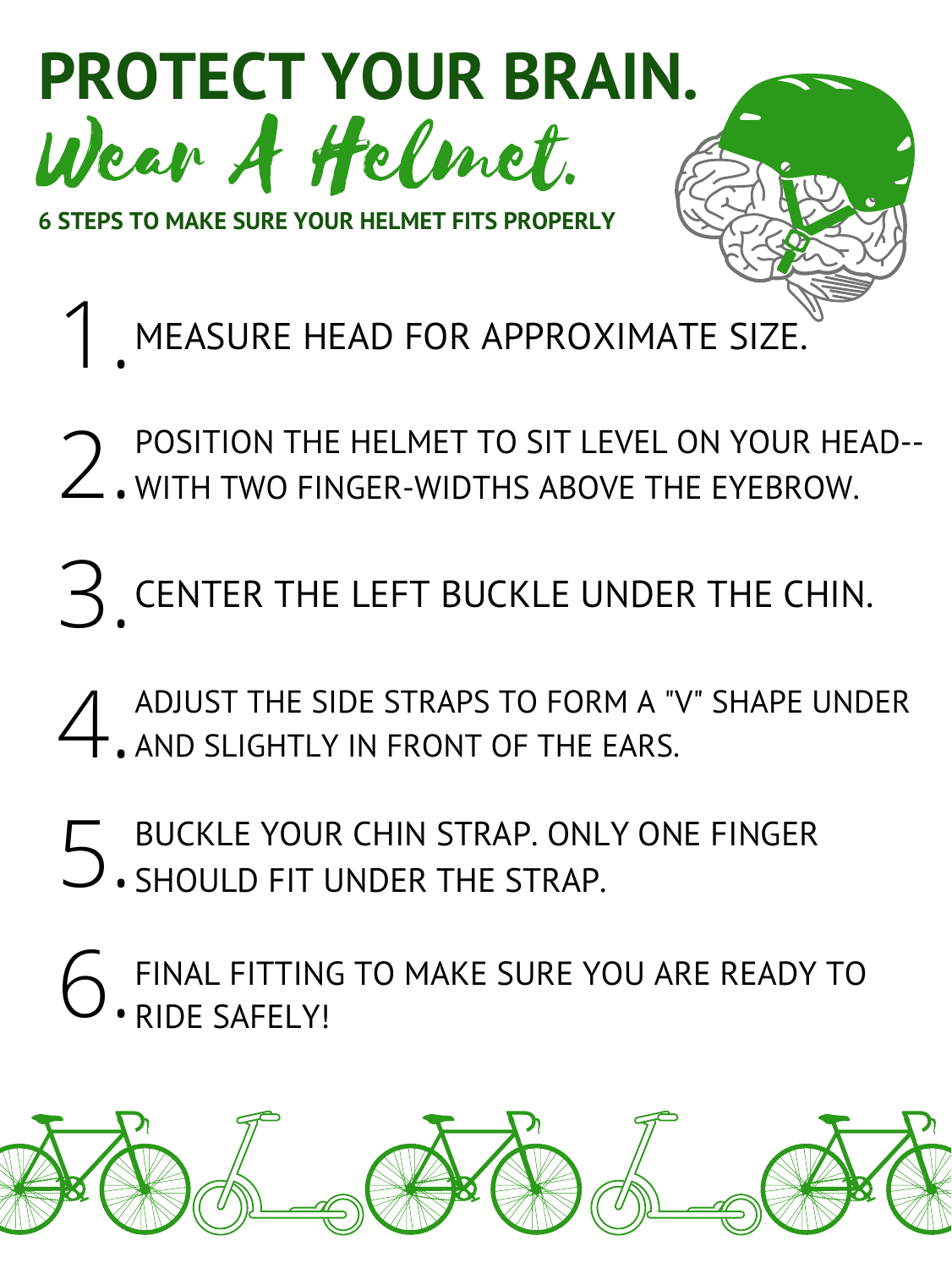

#### $\leq$ **E A R A**  $\overline{\mathbf{S}}$ **A**  $M \subset \mathbb{Z}$  T **E**  $\leq$ **H E N R I D I G P R O T E C T R Y O U R**  $\boldsymbol{\mathsf{S}}$ **E I O**

**T Y H E L M E T A B I K E T O H E A D F R O M I N J U R Y !**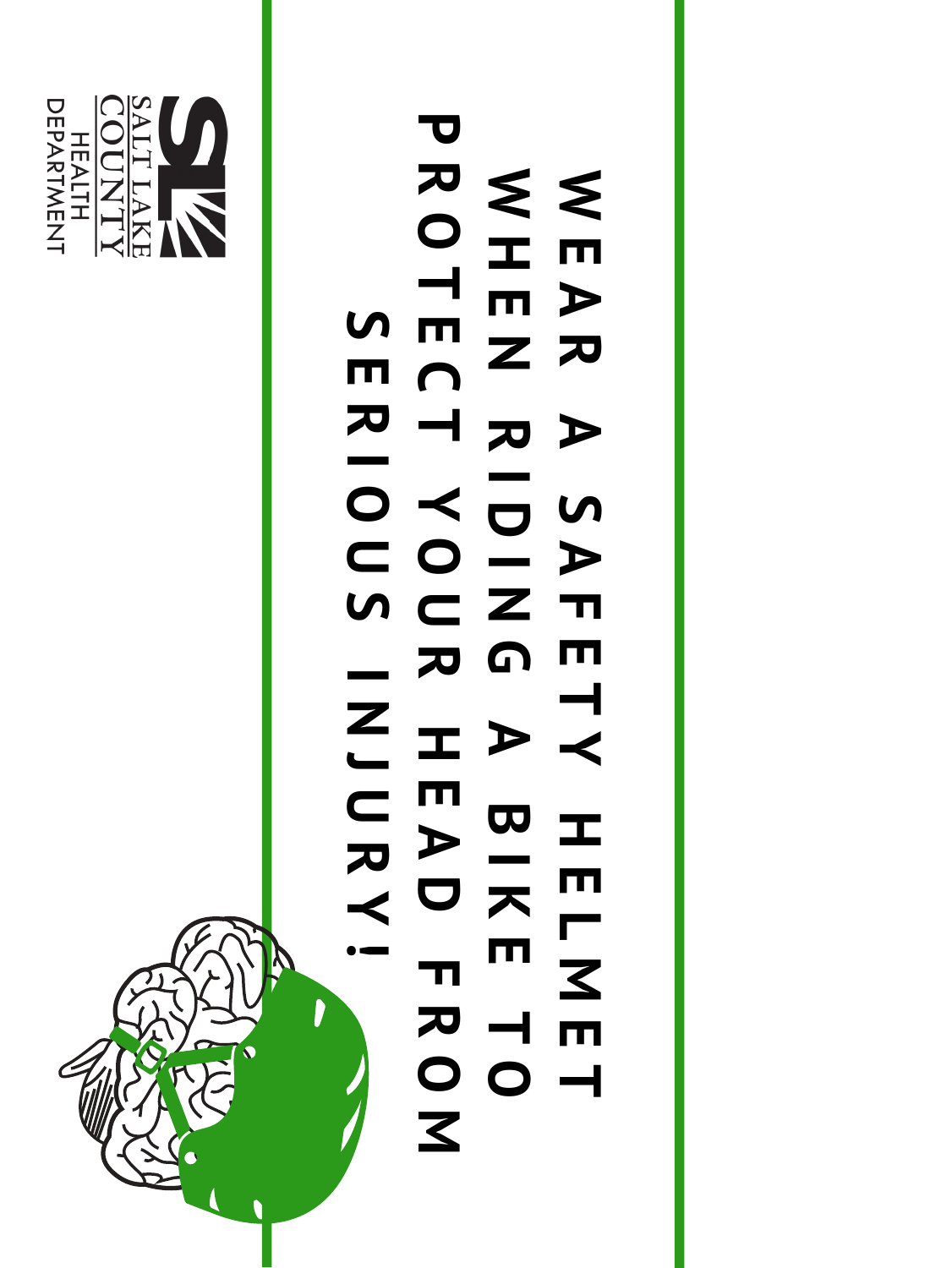

**R I D H D E**  $\blacksquare$   $\blacksquare$   $\blacksquare$ **N T C T H E R T E R T E E T N , I R I O A**

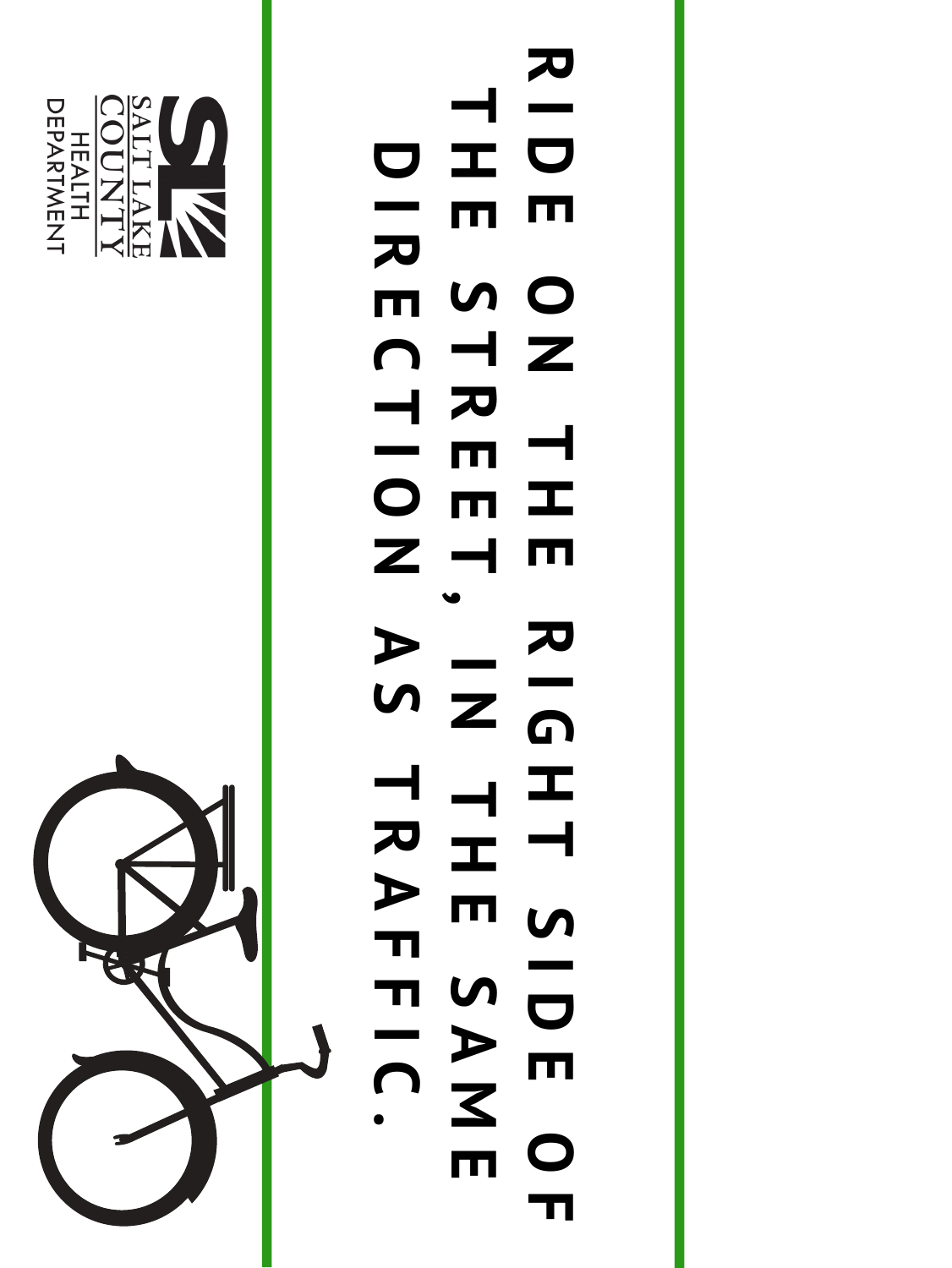

#### **I F Y O U B I K E A T S U R E T O H A L I G H T S O R R E F O N T H E F R O N T Y O U R**

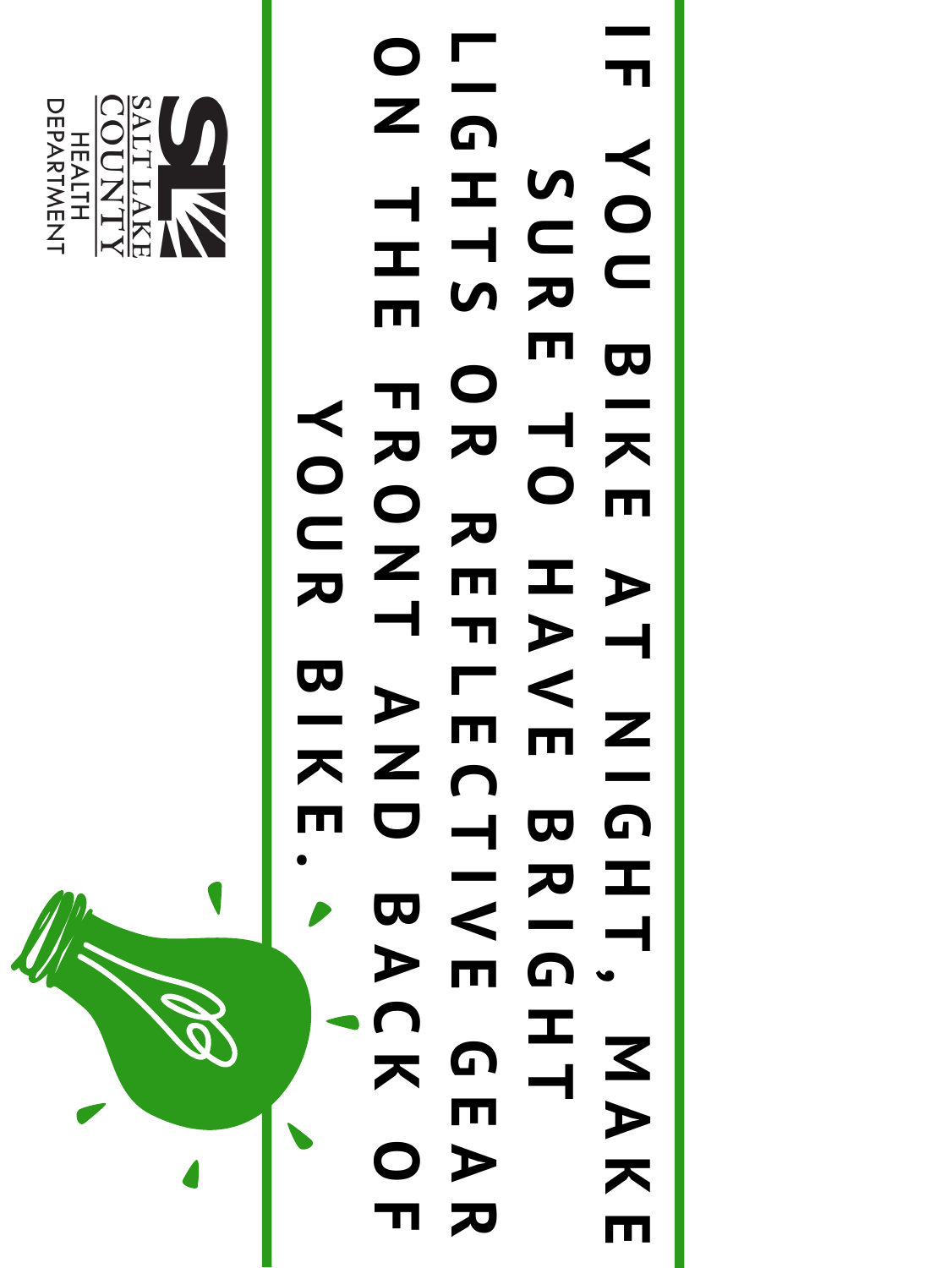

#### **L O O K L E F T , R I G A G A I N B E F O R E S T R E E T . C O N T I B O T H**  $\leq$ **A Y S A S C R O S S I N G T**

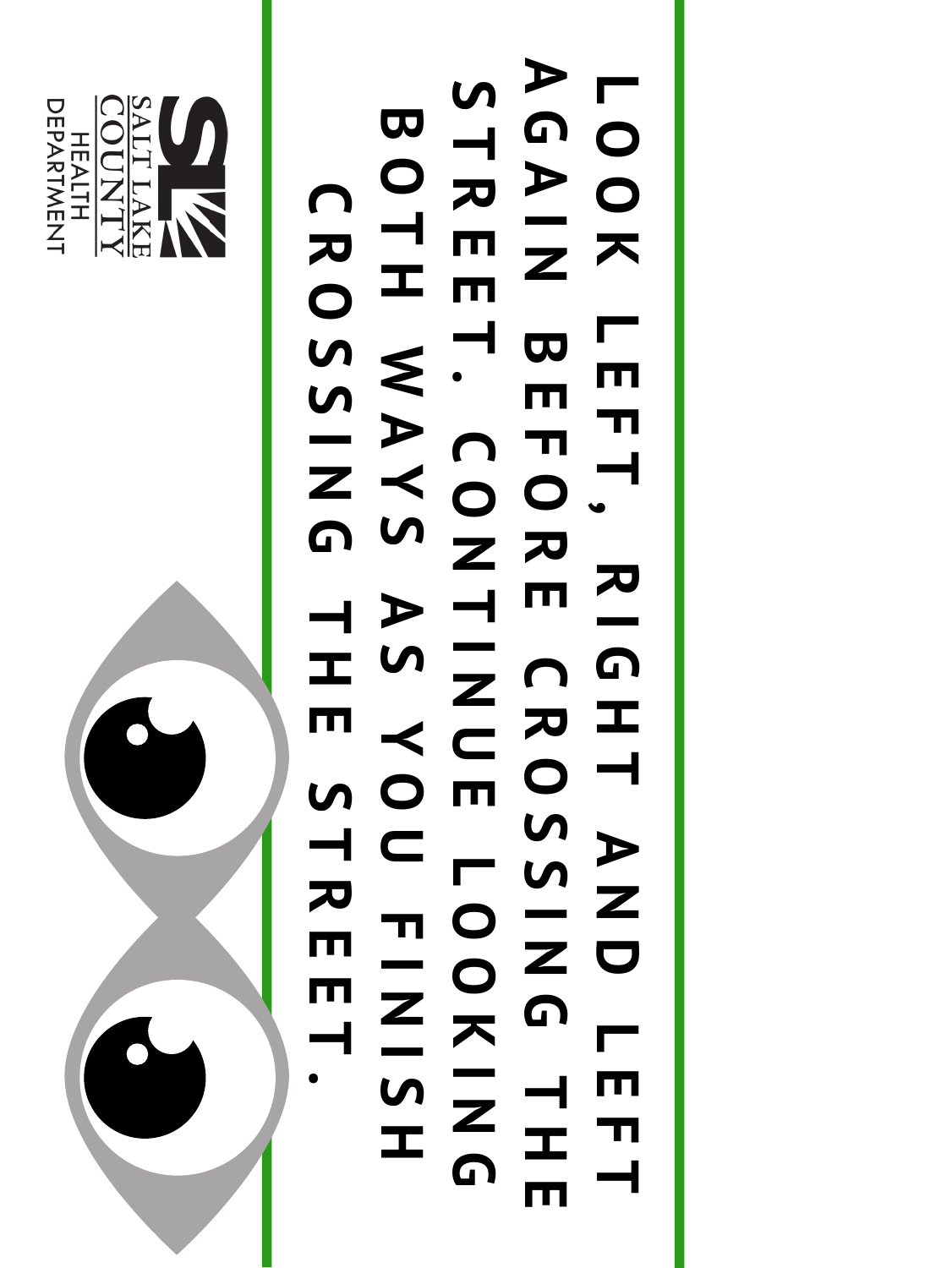

#### **M A K E E Y**  $\mathbf{E}$ **C O D R I**  $\triangleleft$ **E R S B E F O I N F R O N T**

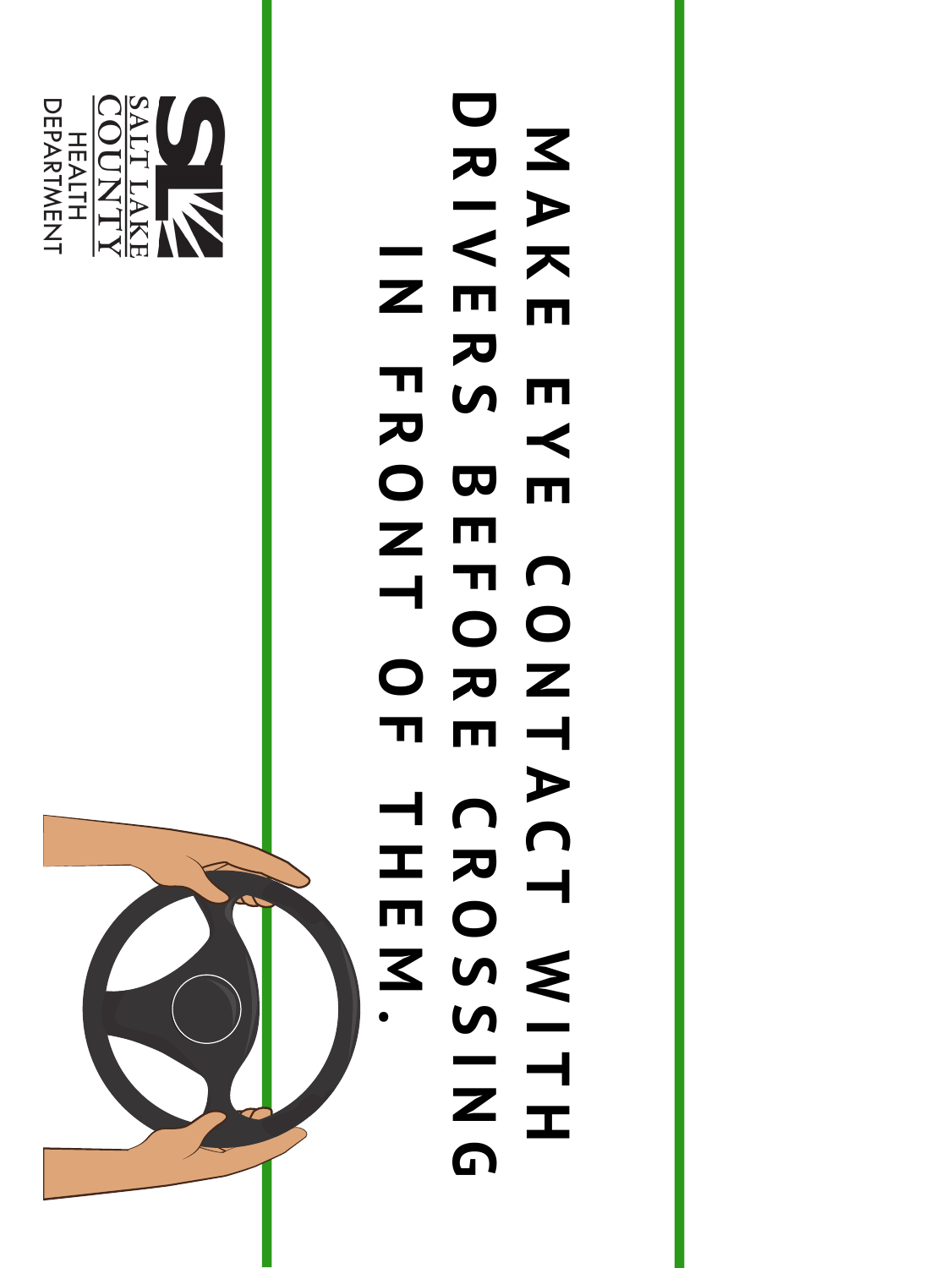

# **A L**  $\leq$ **A Y S**  $\leq$ **A L K S T R E D O N O T**